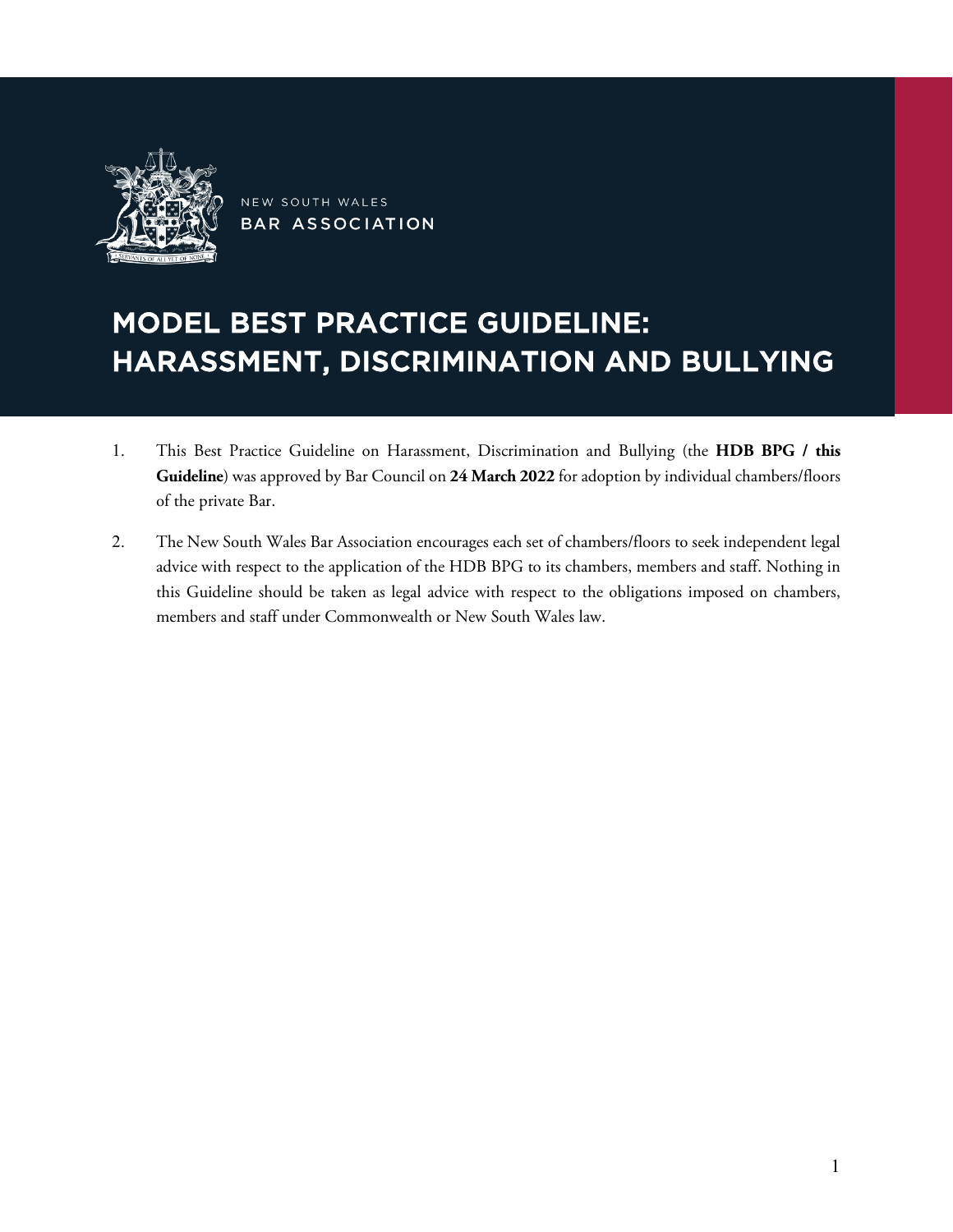## **INTRODUCTION**

- 3. This Chambers is committed to ensuring that every person engaged by and/or working on the floor (in any capacity) is able to do so in a work environment that is safe and free from harassment, discrimination, vilification, victimisation and/or bullying.
- 4. This Chambers is committed to taking all reasonably practicable steps to eliminate or minimise risks to health and safety, including psychological health, of every person engaged by and/or working in Chambers (in any capacity).
- 5. All members, licensees, readers, door tenants and 'floaters' of this Chambers (**Residents of the Chambers**) have a responsibility to ensure these commitments are adopted and implemented.
- 6. Clients, colleagues, other members of the Bar and solicitors are all people of value to our Chambers. Offensive behaviour towards them or by them to people working in our Chambers is unacceptable.
- 7. There may be occasions where Residents of the Chambers or other persons who work in Chambers (as employees, contractors or in other capacities including work experience students and volunteers) are the subject of harassment, discrimination, vilification, victimisation or bullying by third parties including instructing solicitors, clients, members or employees of other floors, or other visitors. If this occurs, Residents of the Chambers have a responsibility to the Chambers (and other residents of the Chambers), and may have an obligation at law to ensure that the conduct is reported, that it cease, and that you take steps to ensure (so far as is reasonably practicable) that those persons are not exposed to further risk of harm.
- 8. The Chambers undertakes to take appropriate steps to periodically publicise the Guideline and associated documents together with the identity of the Chambers' Respectful Relations Officers.

### **PERSONS TO WHOM THIS APPLIES**

- 9. This Guideline applies to:
	- (a) Residents of the Chambers;
	- (b) persons who work in the Chambers as employees, contractors or in other capacities including work experience students and volunteers; and
	- (c) third parties including instructing solicitors, clients, witnesses, members or employees of other floors, or other visitors.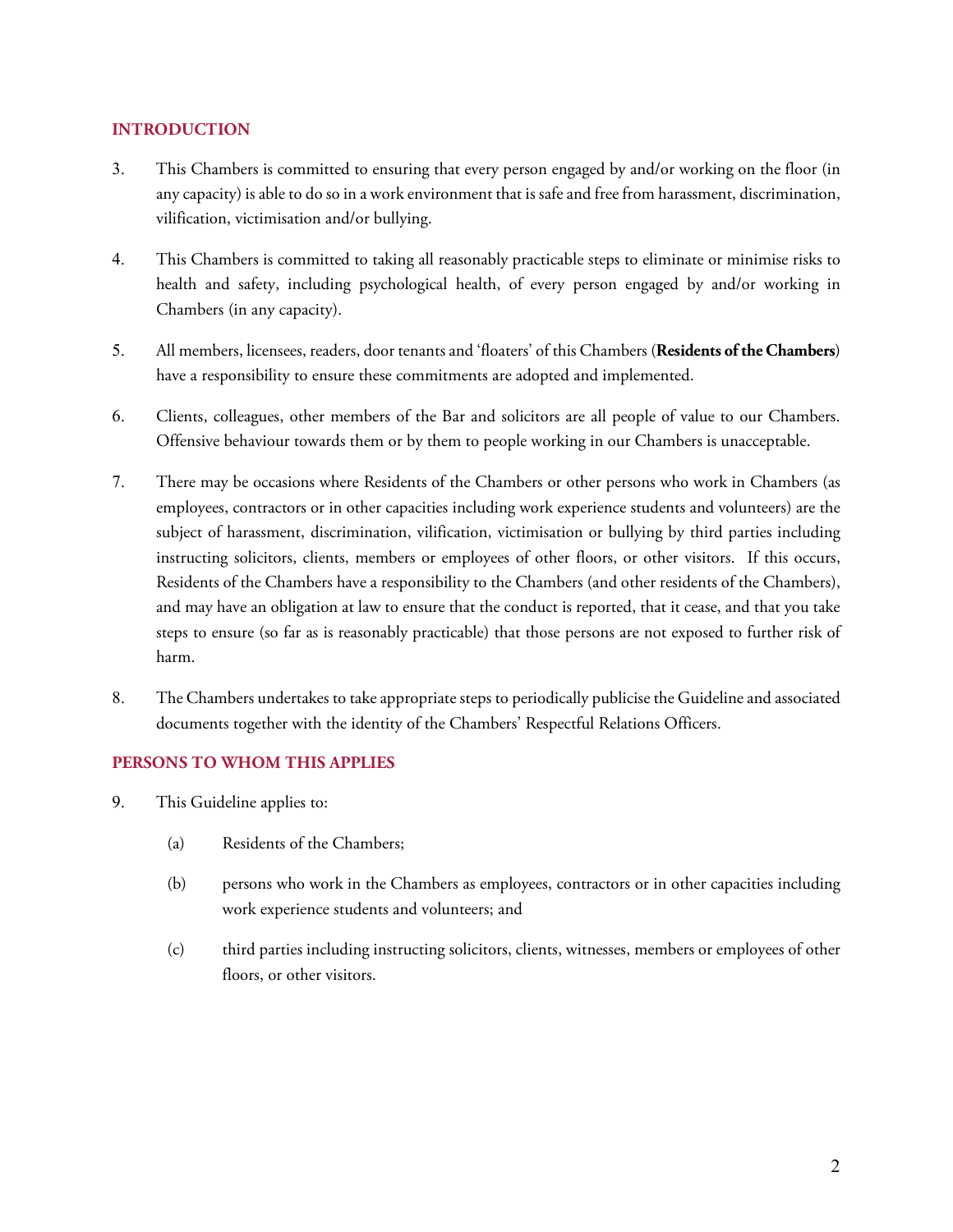### **PURPOSE**

- 10. The purpose of this Guideline is to:
	- (a) assist with the elimination and/or prevention of all forms of harassment, discrimination, vilification, victimisation and/or bullying on this Chambers, including through education;
	- (b) promote the dignity and respect of every person in relation to all protected attributes;
	- (c) record that this Chambers has adopted this Guideline, including for the purposes of minimising the risk of liability associated with any contravention of the relevant laws;
	- (d) provide a framework, and options, for dealing with alleged contraventions of this Guideline;
	- (e) operate in conjunction with and in furtherance of any other policies adopted by the New South Wales Bar Association;
	- (f) clearly articulate the Chambers' attitude against harassment, discrimination, vilification, victimisation and/or bullying; and
	- (g) promote adherence to all relevant laws including the *Legal Profession Uniform Law (NSW)*  (**Uniform Law**) and the Legal Profession Uniform Conduct (Barristers') Rules (the **Barristers' Conduct Rules**).

## **CONTRAVENTION AND CONSEQUENCES OF A FAILURE TO COMPLY WITH THIS GUIDELINE**

- 11. Anyone engaging in sexual harassment, harassment, discrimination, vilification, victimisation or bullying contravenes this Guideline.
- <span id="page-2-0"></span>12. Complaints about sexual harassment, harassment, discrimination, vilification, victimisation or bullying will be addressed by reference to the Grievance and Complaints Framework. The key aspects of the Grievance and Complaints Framework are summarised in paragraphs [40](#page-7-0) to [52](#page-10-0) below.
- 13. Conduct found to have occurred in contravention of this Guideline may result in disciplinary action taken against the person found to have engaged in the conduct. If the person is an employee, this may include termination of employment. If the person who engaged in the conduct is a barrister, the disciplinary action could result in a determination being made by a relevant authority such as the Bar Association or a disciplinary tribunal that the person engaged in unsatisfactory professional conduct or professional misconduct (see '**The Law**' below).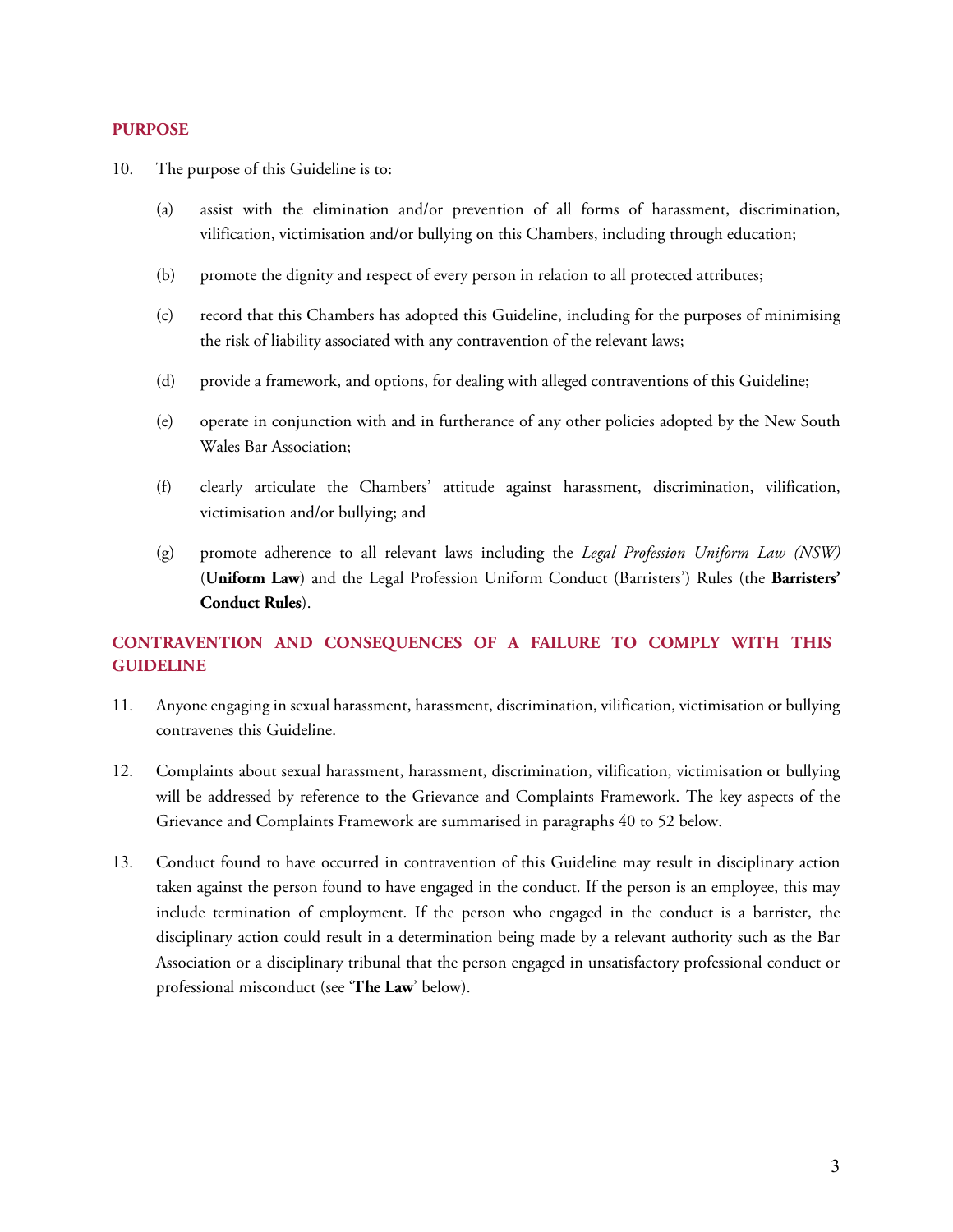### **THE LAW**

- 14. The *Anti-Discrimination Act 1977* (NSW) and Federal discrimination laws including the *Racial Discrimination Act 1975*, *Sex Discrimination Act 1984*, *Disability Discrimination Act 1992*, *Age Discrimination Act 2004* and the *Fair Work Act 2009* (the **relevant laws**) make it unlawful to engage in conduct constituting sexual harassment, discrimination, vilification, victimisation and/or bullying in most areas of work and in the provision of services.
- 15. The relevant laws give rise to potential legal liability for individuals and the Chambers.
- 16. Employers can also be responsible for breaches of the relevant law that occur in Chambers and may be liable for failing to prevent or properly respond, unless they have taken all reasonable steps to prevent the unlawful conduct.
- 17. Rule 123 of the Barristers Conduct Rules imposes a personal obligation on each and every barrister not to, in the course of, or in connection with legal practice or their profession, engage in conduct which constitutes:
	- (a) discrimination,
	- (b) sexual harassment, or
	- (c) bullying.

Rule 123 states that conduct in connection with a barrister's profession includes, but is not limited to:

- (a) conduct at social functions connected with the bar or the legal profession, and
- (b) interactions with a person with whom the barrister has, or has had, a professional relationship.
- 18. Rule 125 of the Barristers Conduct Rules defines bullying as "unreasonable behaviour that could reasonably be expected to intimidate, degrade, isolate, alienate or cause serious offence to a person" and defines sexual harassment as "sexual harassment as defined under applicable state, territory or federal anti-discrimination or human rights legislation".
- 19. Conduct that contravenes Rule 123, including sexual harassment, discrimination, vilification, victimisation and/or bullying may amount to professional misconduct and/or unsatisfactory professional conduct within the meaning of Division 1, Part 5.4 of the Uniform Law.
- 20. Discrimination, harassment and bullying may also constitute a breach of Rules 8(a) or 8(c) of the Barristers Conduct Rules.
- 21. Any complaints made to the Office of the Legal Services Commissioner (**OLSC**) against a barrister for contravening a provision of the Barristers Conduct Rules may result in an investigation of the complaint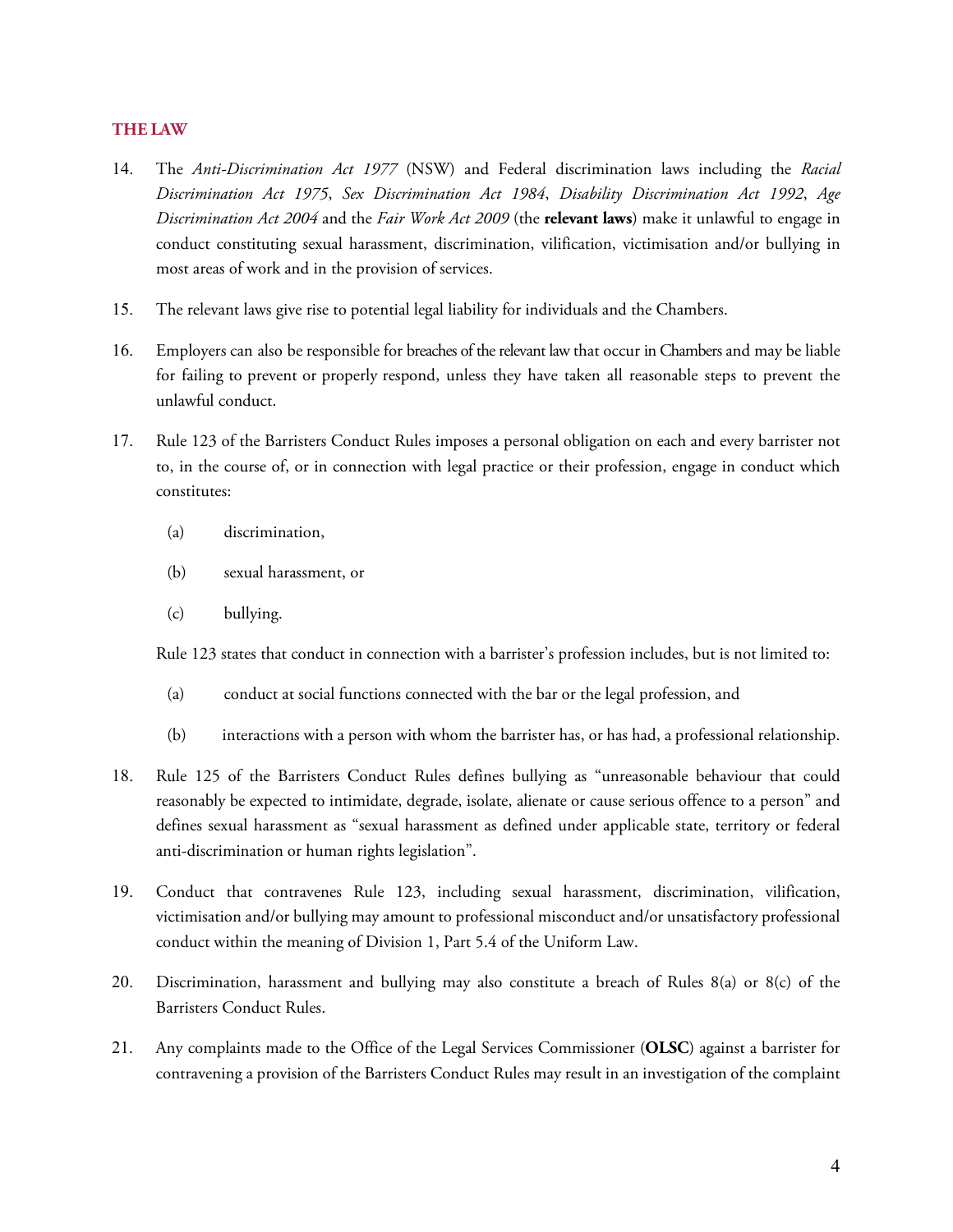by the OLSC or the NSW Bar Association. Depending upon the outcome of that investigation, the barrister may face disciplinary action.

- 22. The OLSC and Bar Council, (as designated local regulatory authorities), and their delegates, have an obligation to report to the NSW Police any person suspected on reasonable grounds to have committed a '*serious offence',* being an indictable offence, and to make available to the NSW Police the documents or information relevant to the offence under their control.
- 23. In addition, members of the NSW Bar (as well as all other residents in NSW) may be obliged under s 316 of the *Crimes Act 1900* (NSW) (**Crimes Act**) to report material information relating to 's*erious indictable offences*' (as defined by s 4 of the Crimes Act) to NSW Police or appropriate authorities.
- 24. Further, under the *Work Health and Safety Act 2011* (NSW) (**WHS Act**) a person conducting a business or undertaking must ensure, so far as is reasonably practicable, the health and safety of workers while the workers are at work in the business or undertaking; and that the health and safety of other persons is not put at risk from work carried out as part of the conduct of the business or undertaking. This includes psychological health arising from sexual harassment, discrimination, vilification, victimisation and/or bullying. In addition, under the WHS Act each worker at a workplace must take reasonable care that his or her acts or omissions do not adversely affect the health and safety of other persons who are at that workplace.
- 25. A "person conducting a business or undertaking" includes sole traders and unincorporated associations. In practical terms, this means all Barristers. In addition, a sole trader is a 'worker' under the WHS Act, which means that barristers may have additional duties under sections 19 and 28 of the WHS Act.

## **WHAT IS HARASSMENT INCLUDING SEXUAL HARASSMENT? [1](#page-4-0)**

#### **Sexual harassment**

- 26. Under the *Sex Discrimination Act 1984* (Cth), a person sexually harasses another person (**person harassed**) if:
	- (a) the person makes an unwelcome sexual advance, or an unwelcome request for sexual favours, to the person harassed; or

<span id="page-4-0"></span> $\overline{a}$ <sup>1</sup> This Guideline draws on the recommendations, and model policy, included in "Disrupting the System: Preventing and *responding to sexual harassment in the workplace*" published by the Male Champions of Change incorporating recommendations from the National Inquiry into Sexual Harassment in Australian Workplaces led by Sex Discrimination Commissioner Kate Jenkins, and the Respect@Work: Sexual Harassment National Inquiry Report (2020). It also uses the definitions in the Law Council of Australia *National Model Framework Addressing Sexual Harassment for the Australian Legal Profession*, December 2021.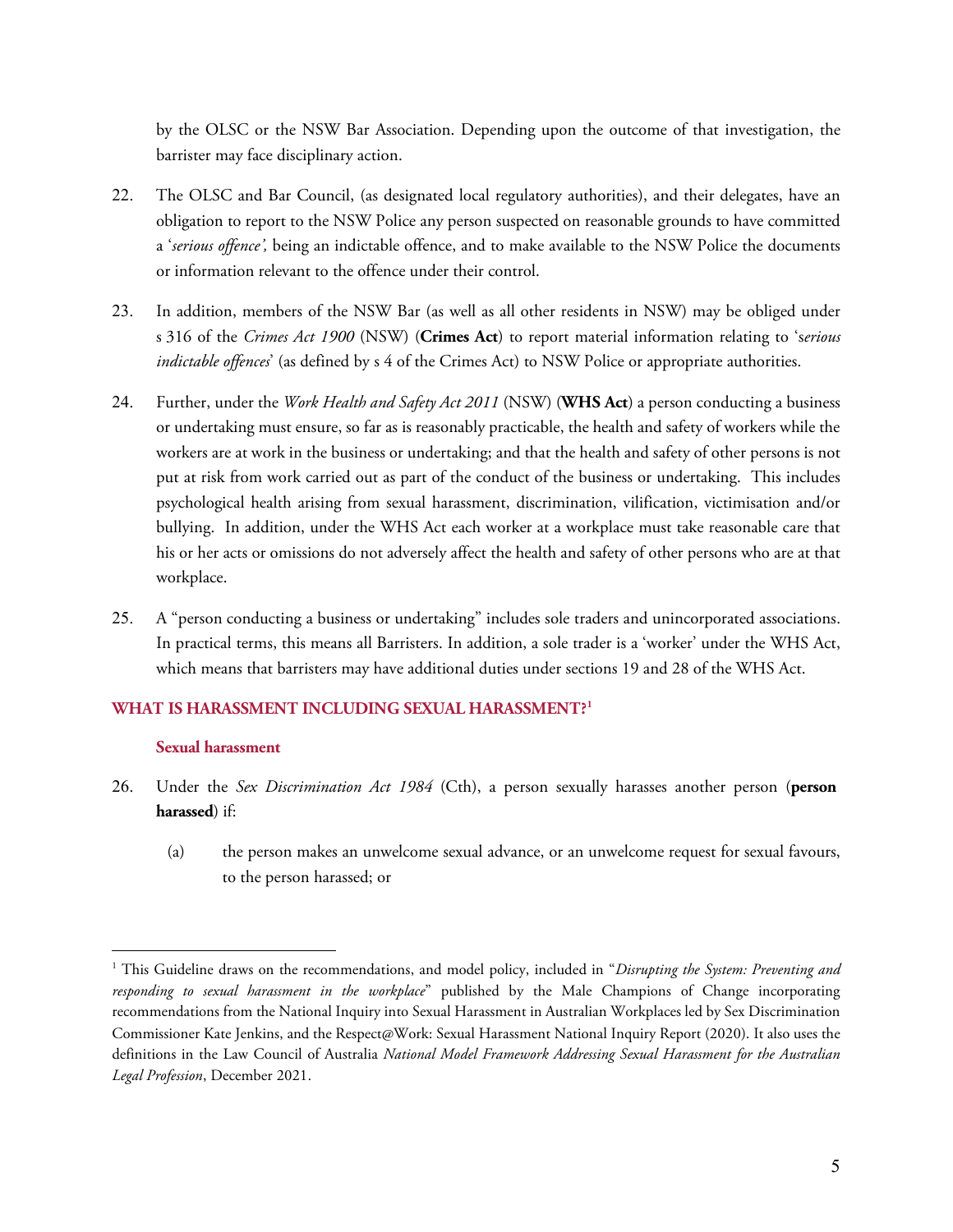(b) engages in other unwelcome conduct of a sexual nature in relation to the person harassed,

in circumstances where a reasonable person, having regard to all the circumstances, would have anticipated the possibility that the person harassed would be offended, humiliated or intimidated.

- 27. The *circumstances* to be taken into account include, but are not limited to:
	- (a) the sex, age, sexual orientation, gender identity, intersex status, marital or relationship status, religious belief, race, colour, or national or ethnic origin, of the person harassed;
	- (b) the relationship between the person harassed and the person who made the advance or request or who engaged in the conduct;
	- (c) any disability of the person harassed; and
	- (d) any other relevant circumstance.
- 28. "C*onduct of a sexual nature"* includes:
	- (a) making a statement of a sexual nature to a person, or in the presence of a person, whether the statement is made orally or in writing;
	- (b) any gestures of a sexual nature; or
	- (c) making or attempting physical interactions of a sexual nature.
- 29. The recent amendments to the *Sex Discrimination Act 1984* (Cth) also provide that it is unlawful to harass a person on the grounds of their sex (**sex-based harassment**). Sex-based harassment is defined as unwelcome conduct of a seriously demeaning nature by reason of the person's sex in circumstances in which a reasonable person would have anticipated the possibility that the person harassed would be offended, humiliated or intimidated. The amendments also:
	- (a) extended the accessory/ancillary liability provisions in the Act so that a person who causes, instructs, induces, aids or permits another person to engage in sexual harassment or sex-based harassment can also be found liable for the conduct; and
	- (b) expanded the coverage of the protection against sexual harassment to all workplaces and workers, so that barristers are now included within the scope of the Act.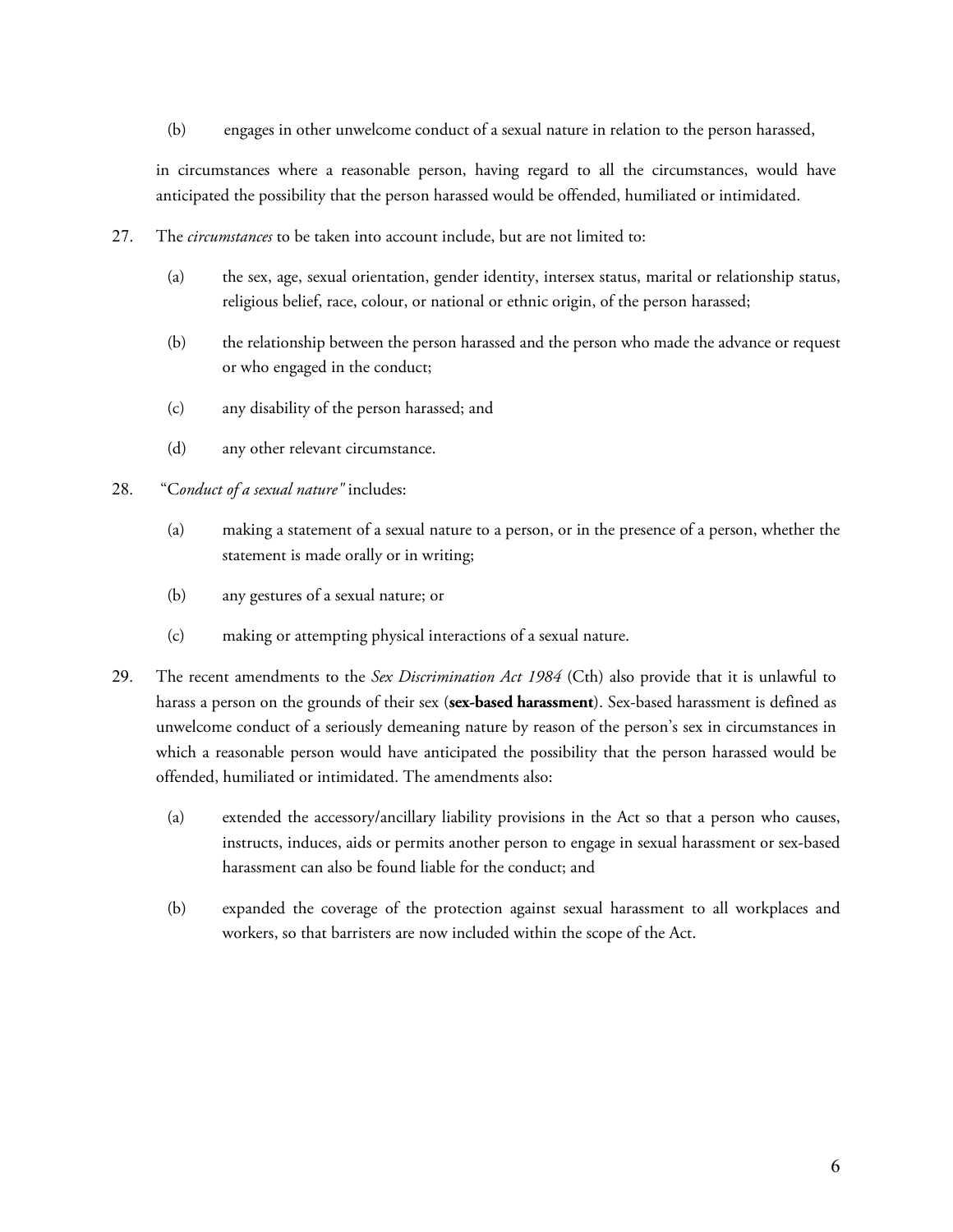#### **Harassment more generally**

- 30. Harassment is not limited to sexual harassment and includes disability-based harassment and racial, transgender, HIV/AIDS and/or homosexual vilification.
- 31. Race-based harassment means acts reasonably likely in all the circumstances to offend, insult, humiliate or intimidate another person or group of people done because of the race, colour, national or ethnic origin of the other person or some or all of the people in the group.
- 32. Disability-based harassment includes the making of disparaging or other comments to a person in relation to that person's disability whether the disability is physical, intellectual, psychiatric, sensory or neurological.

## **WHAT IS DISCRIMINATION?**

- 33. Discrimination on a prohibited ground is unlawful under state and/or federal legislation and is not acceptable. Discrimination may be direct or indirect as follows:
	- (a) *Direct discrimination* is less favourable treatment on the ground of the following actual, imputed or appertaining characteristics: race, nationality, colour, descent, ethno-religious origin, sex, sexual orientation, gender identity, intersex status, marital or relationship status, pregnancy, potential pregnancy, breastfeeding, status as a parent or carer, sexual orientation/homosexuality, disability, age, industrial activity, religious beliefs or activities, political beliefs or activities, criminal record, medical record (**particular characteristics**).
	- (b) *Indirect discrimination* is constituted by policies or procedures that appear to be neutral on their face but have a disproportionate adverse impact on persons with a particular characteristic, such those described immediately above. It is unlawful to require a person with a particular characteristic (as set out above) to comply with an unreasonable requirement or condition where the person with the characteristic cannot comply.

## **WHAT IS BULLYING?**

 $\overline{a}$ 

- 34. Bullying is repeated and unreasonable behaviour directed towards a worker or a group of workers that creates a risk to health and safety. $2$
- 35. "Repeated behaviour" refers to the persistent nature of the behaviour and can involve a range of behaviours over time.

<span id="page-6-0"></span><sup>2</sup> This is the definition set down under the SafeWork Australia "*Guide for Preventing and Responding to Workplace Bullying*" (May 2016).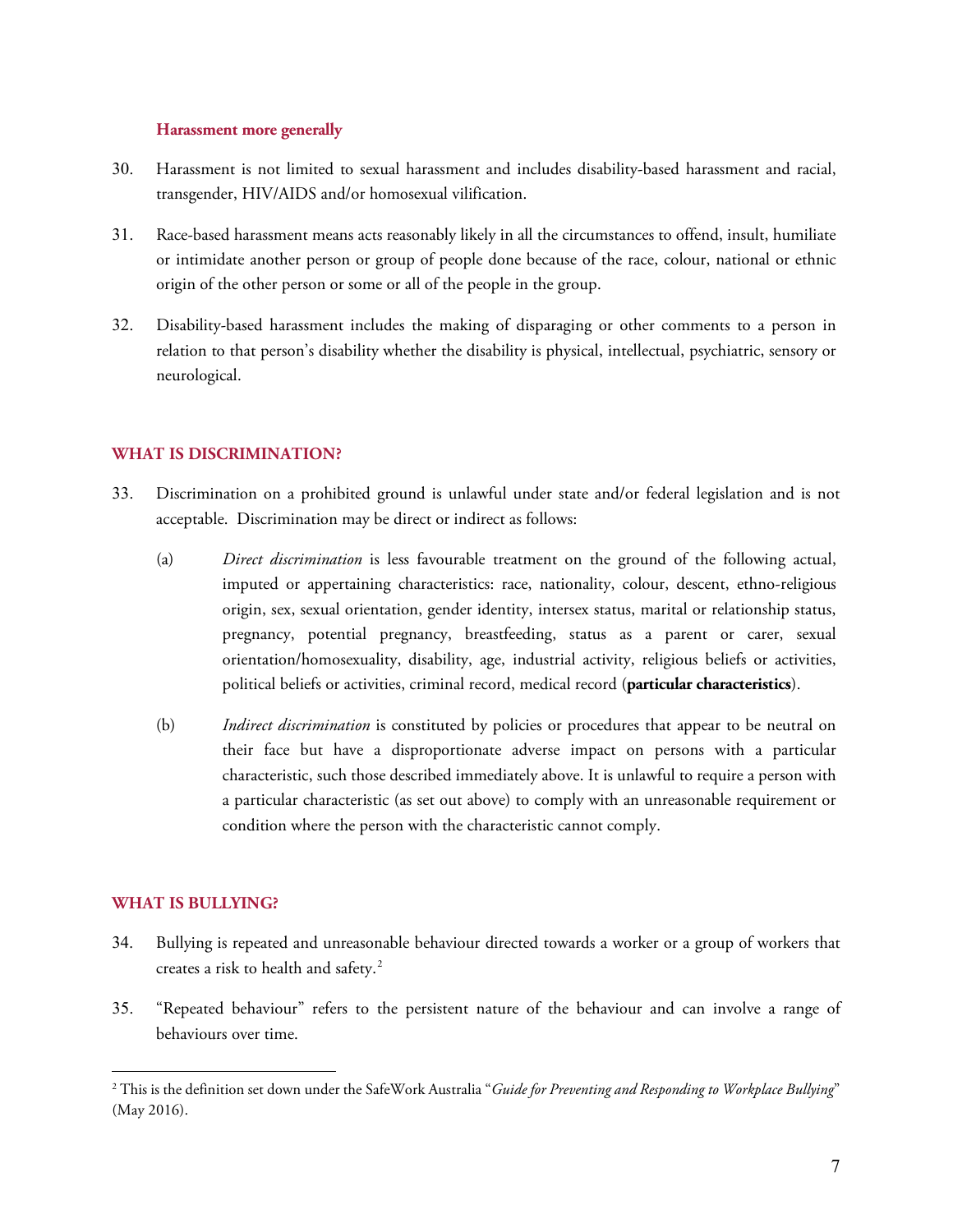36. "Unreasonable behaviour" means behaviour that a reasonable person, having considered the circumstances, would see as unreasonable, including behaviour that is victimising, humiliating, intimidating or threatening.

## **WHAT IS VILIFICATION?**

- 37. Vilification is a public act (by speech, publication, conduct or otherwise) which is reasonably likely, in all the circumstances, to offend, insult, humiliate or intimidate another [person](http://www.austlii.edu.au/cgi-bin/viewdoc/au/legis/cth/consol_act/rda1975202/s5.html#person) or a group of people which is done because of the race, colour, religion or national or ethnic origin of the [person](http://www.austlii.edu.au/cgi-bin/viewdoc/au/legis/cth/consol_act/rda1975202/s5.html#person) or of some or all of the people in the group.
- 38. Vilification also refers to such conduct engaged on the grounds of homosexuality, gender identity or HIV/AIDS.

## **WHAT IS VICTIMISATION?**

39. Victimisation occurs when a person is treated adversely or subjected to a detriment because that person has, in respect of any sexual harassment, discrimination, vilification or bullying, made a complaint or allegation, proposes to make a complaint, has brought proceedings, or has given information or document/s in relation to a complaint or proceedings, has attended any conference in relation to a complaint or has appeared (or has proposed to appear) as a witness or has asserted rights under the relevant laws.

### **GRIEVANCE AND COMPLAINTS FRAMEWORK**

- <span id="page-7-0"></span>40. If you have been subjected to harassment, discrimination or bullying in connection with your profession, you can obtain help from BarCare (0427 317 958) or the Sexual Harassment Officer (sexualharassmentofficer@nswbar.asn.au). You can also seek support from 1800RESPECT [\(www.1800respect.org.au\)](http://www.1800respect.org.au/) as well as your GP. If you are in danger, call 000.
- 41. As explained in paragraph [12](#page-2-0) above, the Grievance and Complaints Framework addresses complaints about sexual harassment, harassment, discrimination, vilification, victimisation or workplace bullying. Key aspects of the Grievance and Complaints Framework are summarised below.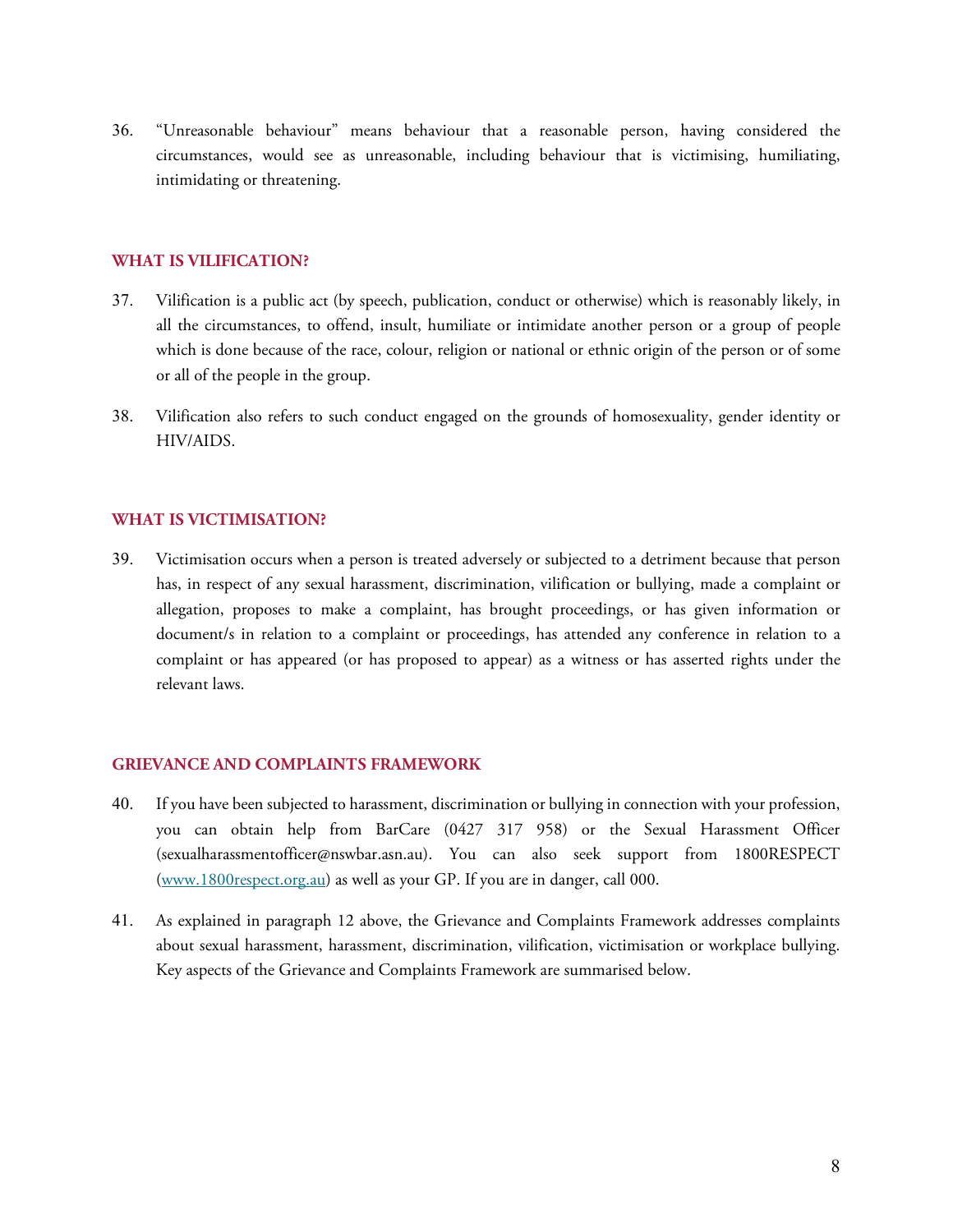## **Application, definitions and general principles**

- 42. The Grievance and Complaints Framework applies to all concerns raised under this Guideline, be they harassment, bullying, vilification, discrimination and/or victimisation. There will be varying levels of application having regard to the concern raised.
- 43. In this Guideline and the Grievance and Complaints Framework, the following definitions apply:
	- a. **Affected Person**: a person who is the target or focus of conduct alleged to raise a concern under this Guideline (namely, sexual harassment, harassment, discrimination, vilification, victimisation or bullying), who may or may not also be a Complainant.<sup>[3](#page-8-0)</sup>
	- b. **Bystander:** a person who:
		- 1. has directly witnessed an incident that raises a concern under the HDB BPG; and/or
		- 2. has direct knowledge of an incident that raises a concern under this Guideline, such as Human Resources personnel, a manager or a clerk or person in chambers to whom the conduct has been reported.
	- c. **Complainant**: a person who makes a complaint under the HDB BPG. The person may be an Affected Person or a Bystander.
	- d. **Cultural competency**: a set of congruent behaviours, attitudes, and policies that come together in a system, agency, or among professionals that enables that system, agency, or those professionals to work effectively in cross–cultural situations. Further, cultural competency is the willingness and ability of a system to value the importance of culture in the delivery of services to all segments of the population.
	- e. **Respectful Relations Officers**: at least two nominated persons in Chambers, ideally of different genders, who have received training in complaint handling and receive reports from Complainants about potential breaches of the HDB BPG.
	- f. **Respondent:** a person alleged to have engaged in conduct that is in breach of this Guideline.
- 44. The Grievance and Complaints Framework is guided by the following general principles.
	- a. Confidentiality will be maintained to the extent possible having regard to mandatory reporting and procedural fairness obligations (see "**The Law**" above).
	- b. Complaints ought to be dealt with in a manner which is culturally competent having regard to the cultures of each person involved in any handling of a grievance under this Guideline.

<span id="page-8-0"></span> $\overline{a}$ <sup>3</sup> This Guideline uses the term 'Affected Person' in place of the term 'the Targeted Person' in the Law Council of Australia *National Model Framework Addressing Sexual Harassment for the Australian Legal Profession*, December 2021.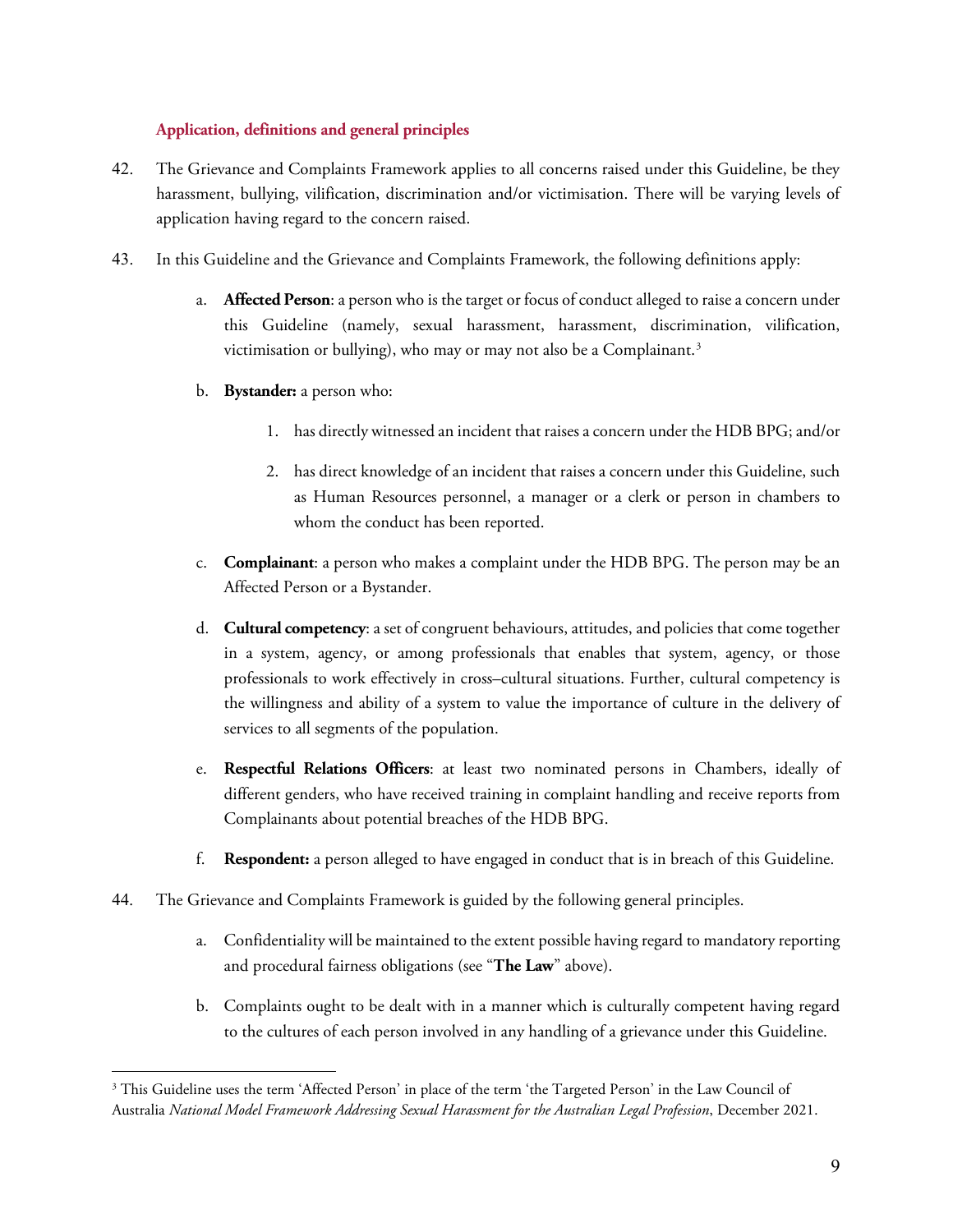- c. Issues raised will be taken seriously and viewed with integrity and impartiality. In some circumstances the Chambers may take interim action in the interests of health and safety that is supportive and sensitive to the possibility that the reported behaviour occurred, without making conclusions. The Chambers may also take proactive steps to address issues of sexual harassment, harassment, discrimination, vilification, victimisation or bullying when they arise and not rely on a complaint being made by the Complainant. The Chambers may take such steps after taking into account the views of the Complainant and if the Complainant is not the Affected Person, the Affected Person. The Chambers will seek to ensure that the Affected Person does not have to retell their story to multiple people.
- d. All parties involved will be kept well-informed and supported throughout the process to the extent possible.
- e. All complaints will be dealt with as quickly as practicable.
- f. Investigations (as applicable) will be concluded as quickly as possible while ensuring the approach is ethical.
- g. There are a number of ways the Chambers can help to resolve the issue depending on the wishes of the Complainant, the Affected Person (if the Complainant is not the Affected Person), the context and circumstances. The various resolution pathways used by the Chambers are set out in detail in the Grievance and Complaints Framework.
- h. To the extent possible the Chambers will support the Complainant's wishes to progress from one pathway to another once the process has commenced if the person feels that is a more appropriate way for the issue to be resolved, for example, starting out wishing for an informal process and then deciding that a more formal investigation would be preferable. However, there may be times when the circumstances of the conduct mean the Chambers must take more formal steps to resolve the issue, such as a formal investigation or referring the matter to the NSW Police. Decisions to escalate issues will be made after consideration of the wishes of the Affected Person, the seriousness of the behaviour, the context, the impact on the Affected Person, the risk to the psychological and physical safety of others, and the likelihood the behaviour is also a criminal offence. In resolving the issue, the Chambers may also have regard to any other relevant Chambers policy or policies.

#### **Reporting conduct**

- 45. There are multiple pathways for reporting conduct. The Chambers can facilitate a range of resolution pathways to resolve concerns depending on the Complainant's election and the seriousness of the alleged conduct. These include:
	- (a) Early intervention techniques;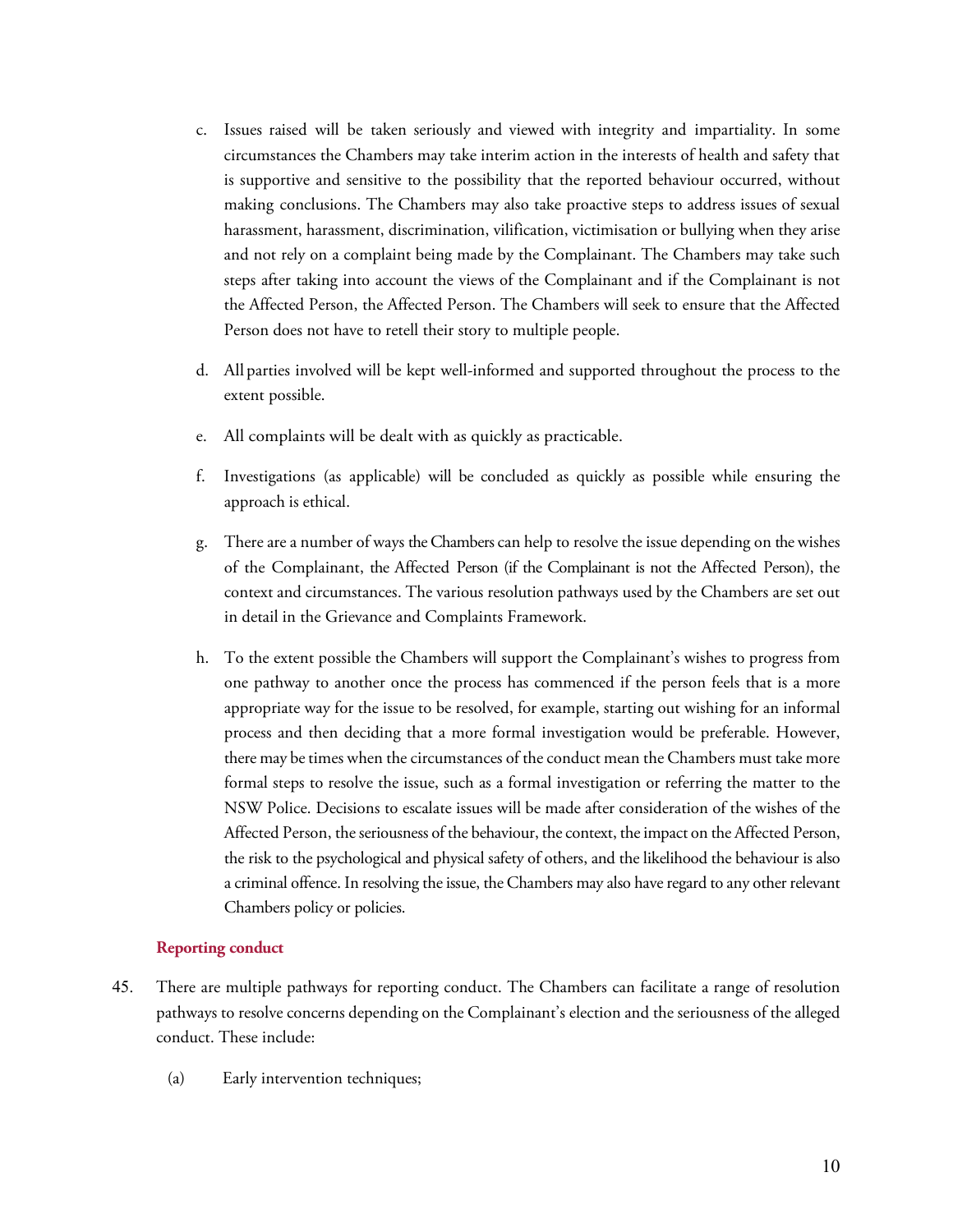- (b) Interim action;
- (c) Informal pathways including counselling and mediation (where appropriate);
- (d) Formal pathways including investigations leading to formal disciplinary outcomes, referral to external bodies, including the OLSC, the NSW Bar Association, the Law Society of NSW, the Judicial Commission of New South Wales, Worksafe and the NSW Police, and remedial steps; and
- (e) External pathways including complaints and conciliation and other processes initiated by organisations such as the Fair Work Commission, the New South Wales Anti-Discrimination Board and the Australian Human Rights Commission.
- 46. Time limitations may apply for lodging a complaint with an external body. For example, within 24 months of the incident if you wish the Australian Human Rights Commission to assist for complaints relating to the *Sex Discrimination Act 1984* (Cth) and six months for other complaints. There are also limitations associated with bringing a bullying claim under the *Fair Work Act 2009* (Cth).
- 47. Issues, concerns and complaints can be reported to the Respectful Relations Officers. There are no time limitations between the incident and reporting the issue to the Respectful Relations Officers. Letting the Chambers know about the conduct does not necessarily trigger a formal investigation, although that may be appropriate in some cases. Support, advice and early intervention may resolve the issue and it will also help the Chambers understand what is happening in Chambers and in the work environment.
- 48. Complaints can also be made without the Affected Person being identified by contacting <insert Chambers specific anonymous reporting avenue>, the NSW Bar Association's Sexual Harassment Officer on 0427 317 958 or at sexualharassmentofficer@nswbar.asn.au, and online via the anonymous reporting platform, Spot: [www.talktospot.com/nswbar.](http://www.talktospot.com/nswbar)
- 49. Alternatively, either formal or informal complaints may be made to the OLSC. The Legal Services Commissioner will only investigate formal complaints. Informal complaints to the OLSC may be made by the Affected Person or a Bystander via [Elker.](https://olsc.elker.com/report)
- 50. There will be no repercussions for those who report issues in good faith.
- 51. Repercussions are unlawful as well as against the values and policies of the Chambers.

### **Procedural fairness and natural justice**

- <span id="page-10-0"></span>52. Where it is appropriate or necessary for the Chambers to undertake an investigation, the investigation will be conducted to ensure there is procedural fairness and natural justice for all parties involved. This includes:
	- a. giving the Respondent the opportunity to understand the allegations made against them and